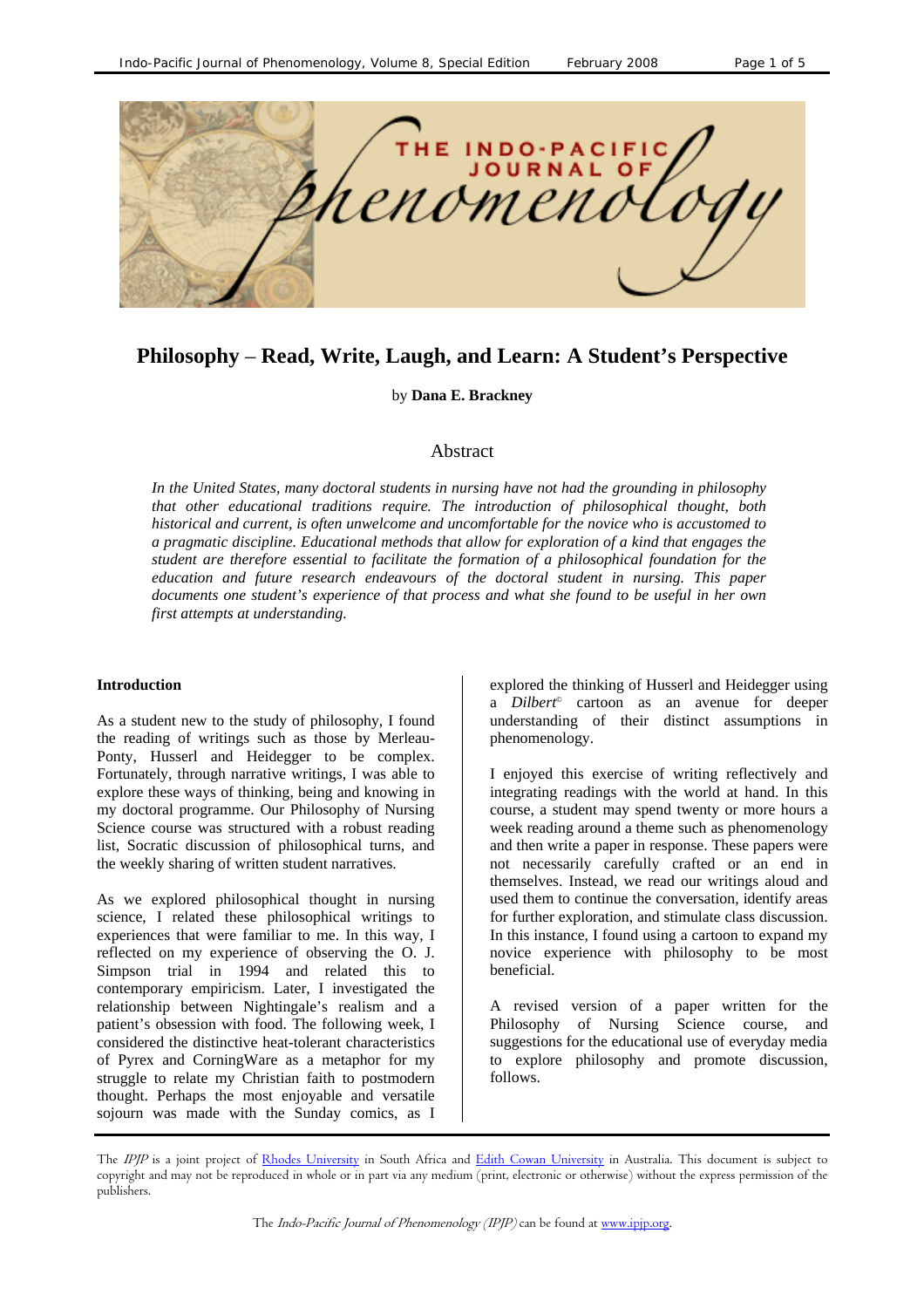## **The Paper**

Husserl or Heidegger? That is the question.

Assumptions about our world – the nature of our existence (ontology) and the way we know (epistemology) – influence the way we do (methodology) science. Husserl and Heidegger are phenomenological philosophers with distinct philosophical assumptions. This paper explores the perspectives of Husserl and Heidegger in relation to the following *Dilbert*© cartoon.



(*Dilbert* © Scott Adams/Dist. by United Feature Syndicate, Inc., used with permission)

In this a satirical cartoon about office life, Dilbert is approached by a co-worker in the office. She asks,

"Would you like to buy a candy bar for my daughter's school fundraiser?" He answers, "No thanks. I'm not hungry." She continues, "That's not really the point." Dilbert asks, "Why would I buy an overpriced candy bar if I didn't plan on eating it right away?" She says, "You'd do i t because your co- Dilbert: "That's a reason?" Dilbert responds, "In that case, I'll take Five minutes later, Dilbert asks, "Hey coworker asked you to." Co-worker: "Yes, it is." one." worker, would you like to buy a half-eaten candy bar?"

How would Heidegger and Husserl think about this exchange? In Shakespeare's *Hamlet*, the question is asked, "To be or not to be?" Shakespeare explored this central ontological question of humanity and the way we choose to live (to bear our troubles or to battle/succumb to them). As I thought about the assumptions of each philosopher, I found it helpful to understand one distinction between them as "To-Be": Heidegger, and "Not-To-Be": Husserl. Heidegger (tobe) assumed relationship and believed that meaning could be known through "attuning". Husserl (not-tobe) assumed that the scientist could find new meaning by "bracketing" that which is known. This framing of their assumptions in relation to how a scientist can know about the world further aided my discovery process.

### Husserl: "Not to Be" Beyond Existence to Meaning **(Battling the Known)**

In his "Phenomenology and Anthropology", Husserl (1941/1981), as "not to be", describes a method of philosophical thinking that involves the transcendental ego's setting aside that which s/he has experienced in order to obtain a purity of scientific thought. Husserl founded his philosophical science on imagination (p. 320). He attempted to set aside prejudice in order to know the world. Husserl asked the epistemological question, "How do we know about man?" Although both Husserl and Heidegger examined people's lived experience, Husserl sought to describe the world with a subjective conscious understanding using a transcendental philosophical method (p. 317). Husserl's goal was a new and profound description of human phenomena.

Husserl's (1941/1981) first step to philosophical cognition was the development of a universal ontology without which no world, possible or actual, could be conceived as existing (p. 316). He began with the phenomenon and the problems it presented and, through reflection (p. 322), moved outward from the self to the transcendental, intersubjective realm. He recognized that the scientist/philosopher has beliefs, supposed knowledge about the world, and suggested that s/he could "bracket" those beliefs in

The IPJP is a joint project of Rhodes University in South Africa and Edith Cowan University in Australia. This document is subject to copyright and may not be reproduced in whole or in part via any medium (print, electronic or otherwise) without the express permission of the publishers.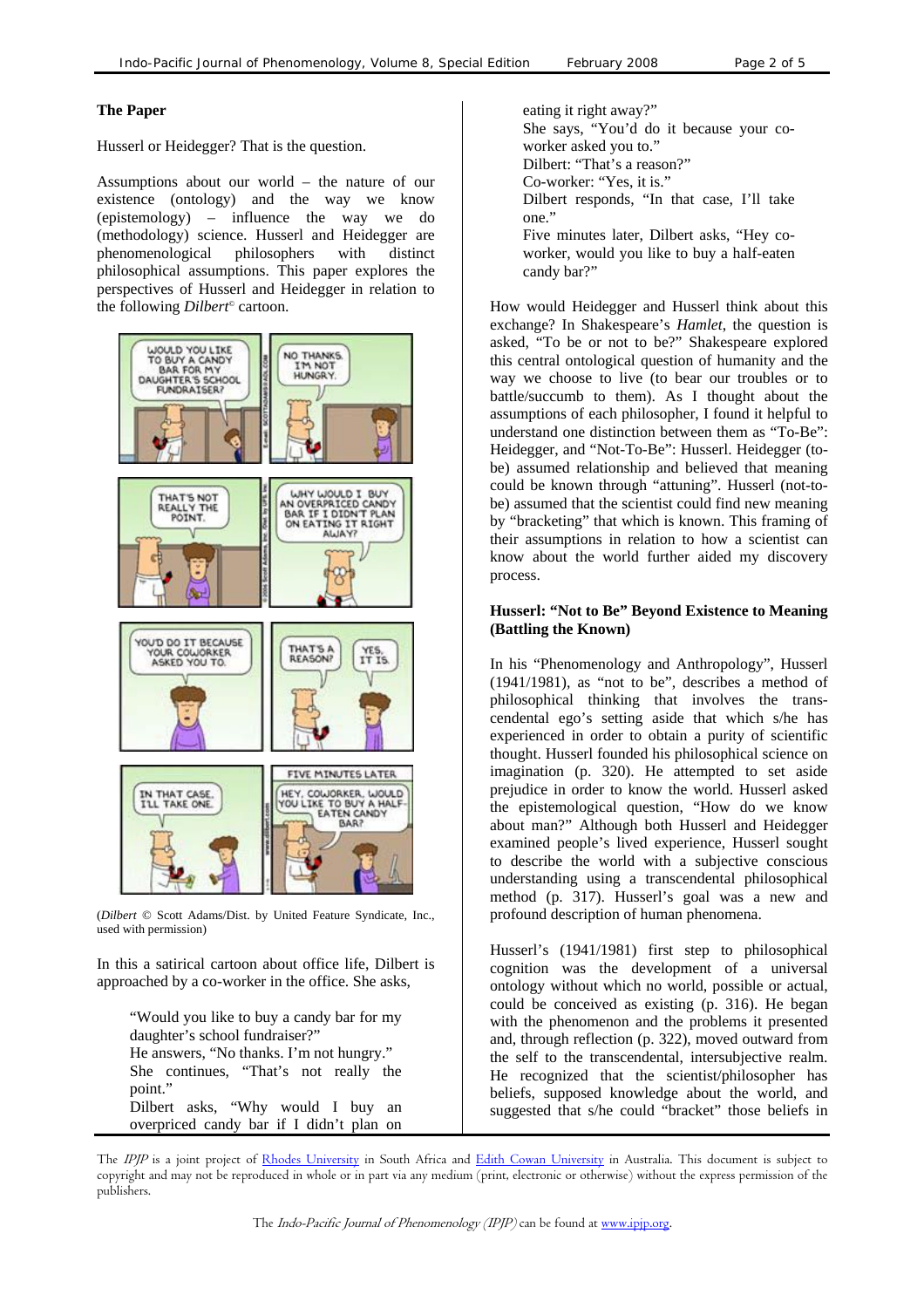order to ask new questions of the phenomenon and renounce the world as previously known (p. 320). In this way, Husserl battled the ego and its presupposition of knowledge in order to arrive at a new, profound and transcending meaning.

 $Dilbert^{\circ}$  is probably too simplistic an example for much insight into a lived experience. However, if one used Husserl's assumptions to study Dilbert's interaction, one would first attempt to set aside one's own pre-understandings of office life and observe this interaction expecting meaning to emerge. Reflecting on the transaction between two co-workers, Dilbert is perceived as a person that is not hungry. An opportunity to purchase overpriced candy presents itself. The co-worker is observed to have a belief in the right to receive funding based on association. An observation of shared practices and common meanings in the office world would probably emerge as embedded cultural meanings.

Husserl's thinking unfolds Dilbert's experience on an idealized level of meaning. The structure of this cartoon can be expressed as Dilbert not understanding the difference between the purchase of candy for eating and the purchase for helping. In the end, he chooses to 'do what he is asked' and purchase the overpriced candy. Next, Dilbert tests his "knowledge" of the rights of being a co-worker. He had learned that co-workers 'do what they are asked' to do. However, when Dilbert asks his co-worker to buy his half-eaten candy, the reader assumes that this request will be denied. In fact, that presupposition makes Dilbert funny. But why is helping by buying half-eaten candy funnier than helping by buying candy you do not want? The phenomenologist must set aside the presupposition of "funny" and "normal" to ask this question. In this way, bracketing may further understanding of the limits to, or the structure of, reciprocal relationships. Perhaps she will help … ? Principles of exchange, relatedness, reciprocity, needs, peer relationships and consumption may not be visible to Dilbert; however, the researcher may elucidate these structures from the transcendental phenomenological perspective. A phenomenologist like Husserl would go beyond the existence of phenomena in search of a new "unknown" meaning by separating himself from assumptions and prior knowledge.

#### **eidegger: "To Be" (Bearing Our Troubles) H**

In contrast, Heidegger (1955/1958) in *What is Philosophy?* focuses on the "correspondence of the Being of being", the 'to be' that is "placed in relationship with what is" (pp. 75-77). His assumption is that the philosopher/scientist cannot remove

him/herself from history. In order to know the world, s/he must exchange understandings to achieve a mutual understanding that he called "attuning". A hermeneutic phenomenologist like Heidegger would find meaning in the context of the relationship between the object of study, the phenomenon, and the scientist.

In *On Time and Being*, Heidegger (1927/1962) states that the interrogation of the "Dasein" (being-there) is the central task required to "interpret the meaning of Being" (p. 35). He interpreted human experience from the historical and personal perspective. He sought to gain understanding and discover the meaning of man's everyday lived experiences as a whole. He used reflection or focused thinking and sensitivity to a "correspondence which is attuned to the voice of the Being of being" in order to come to know (Heidegger, 1955/1958, p. 93).

Using Heidegger's (1955/1958) assumptions about the inability to separate the individual from his or her background meanings, Dilbert's lived experience may be known differently than when proceeding from Husserl's perspective. Heidegger's philosophical path would involve reflection on one's own experience in relation to this encounter. However, instead of bracketing these understandings, one would engage Dilbert and ask him: What does it mean to be a coworker in an office? Tell me about being a woman selling candy at an office to finance education? What does it mean to argue in an office setting? Using these methods may lead to an exploration of societal forces that fund education through sales. Today, many companies profit from the sale of goods through social networks. How does Dilbert's co-worker perceive this experience? What does it mean to one's freedom to be engaged in groups (school and work) with conflicting ends?

#### **eflection R**

Both Husserlian transcendental phenomenologists and Heideggerian hermeneutic phenomenologists ask questions related to meaning. However, their assumptions – and, therefore, their conclusions – are quite different. Until I took this rather simplistic situation and applied these presuppositions, I was having difficulty understanding what distinguished the two approaches. I had hoped that I could bracket my own beliefs in order to examine the meaning of lived experience. One can see how Husserl's approach appears more scientific and amenable to various forms of scientific application than Heidegger's approach. Yet, after this process of reading and reflecting on the *Dilbert*<sup>®</sup> cartoon, I believe that Heidegger's assumptions and his

The IPJP is a joint project of Rhodes University in South Africa and Edith Cowan University in Australia. This document is subject to copyright and may not be reproduced in whole or in part via any medium (print, electronic or otherwise) without the express permission of the publishers.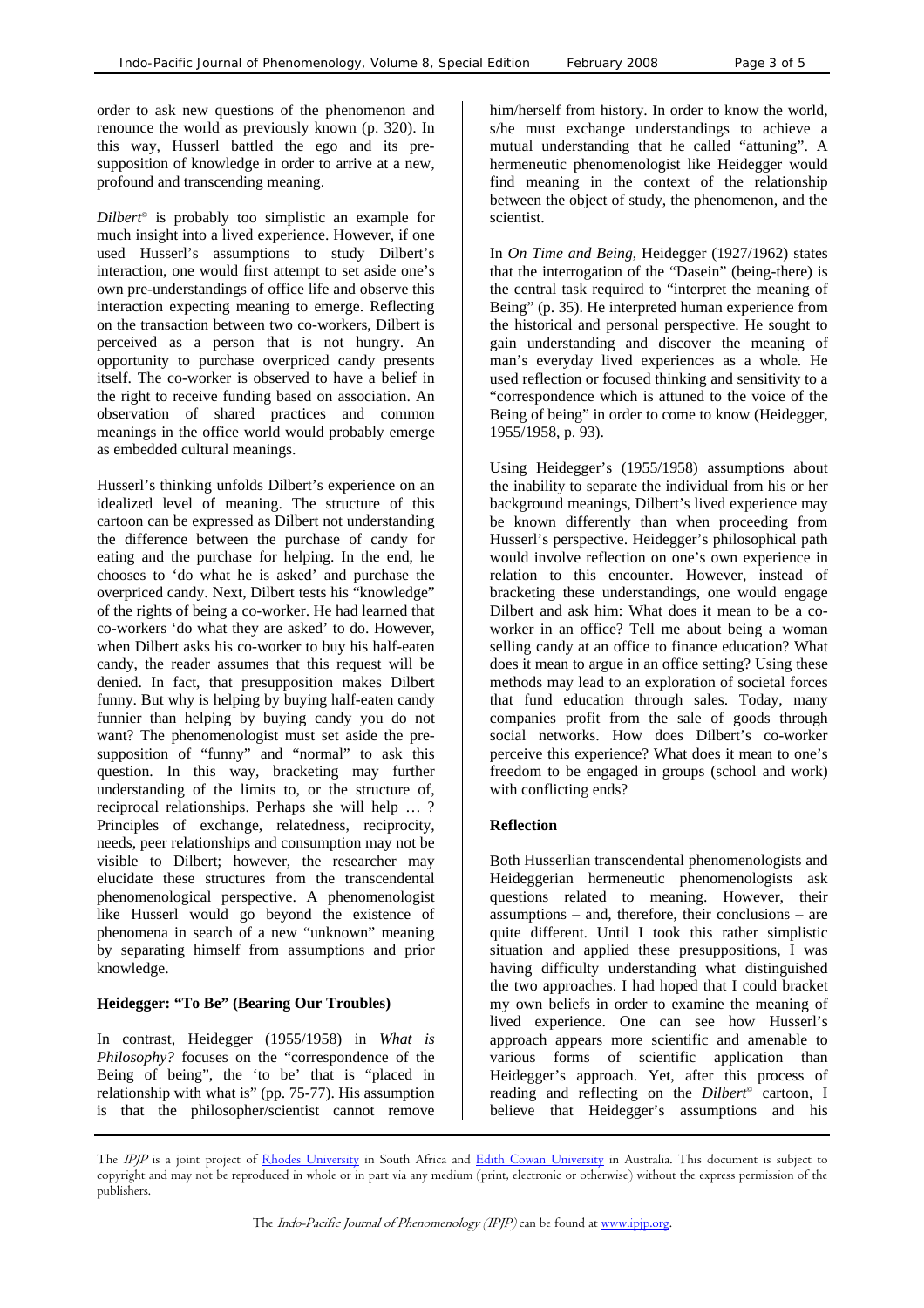suspicion of bracketing may contain a stronger truth claim than the rather mechanistic approach Husserl's assumptions necessitate. "To be or not to be?": that is the question.

### **iscussion D**

This class paper and others allowed me, as a student, to play with various worldviews. The course culminated in the writing of a personal philosophy of nursing science. The ability to engage in philosophical debate benefits the nurse scientist by providing insight into the explicit and implicit foundations of research writings. In addition, this debate and consideration of other paradigms may function as a catalyst for creative approaches to unresolved problems. The assumptions and truth claims of philosophers inform the nurse researcher's selection of research questions and methods, and ultimately the practice of nursing itself (see Lincoln & Guba, 2005; Newman, 1992).

Initially, my immersion into the literature with a strong reading list was like diving into a very deep pool. The readings provided an exposure to the language of philosophy, as well as examples of diverse ways of thinking and knowing. Next, narrative writing provided a flotation device that prevented drowning and provided relaxation. Narrative writing allowed me the opportunity to use the familiar to explore the unfamiliar. Finally, the Socratic method of discussion created challenge and allowed for stroke development. Dialogue challenges thinking, and students learn from each other and their professor. This course structure allowed for the exploration of philosophical writings. To the novice, these writings seem at best challenging, and at worst irrelevant. In time, this initial impression drifts away as one becomes more accustomed to swimming in these deep waters.

Beyond the course structure, I believe that further

reflection on philosophical writings through the medium of cartoons could provide an excellent vehicle for the exploration of philosophical thought for several reasons. Firstly, cartoons may express either universal experiences or context-specific experience. Both settings are useful for examining the foundations of philosophical thought. Baggini (2006) proposes that comic cartoons such as *The Simpsons*© are "the form best suited to illuminate our age"  $(\P 3)$ , arguing that "Cartoons abstract from real life in much the same way philosophers do" (¶ 26). Secondly, cartoons are necessarily a snapshot of an experience and they offer plenty of ambiguity. This ambiguity enables the reader to explore many possible expressions of meaning in any given situation. Cartoons, with their pithy statements, stand in stark contrast to lengthy philosophical writings; and yet, both elucidate essential meaning. Baggini (2006) believes that "The satirical cartoon world is essentially a philosophical one because to work it needs to reflect reality accurately by abstracting it, distilling it and then presenting it back to us" (¶ 27). Finally, most cartoons are not threatening, and, for the novice, they can provide a bridge between the robust world of philosophy and the common existence of humanity. The opportunity to inject a philosophical approach into thinking about a cartoon allows another avenue for students to explore their new elementary understanding.

In the United States, many doctoral students in nursing have not had the grounding in philosophy that other educational traditions require. The introduction of philosophical thought, both historical and current, is often unwelcome and uncomfortable for the novice who is accustomed to a pragmatic discipline. Educational methods that allow for exploration of a kind that engages the student are therefore essential to facilitate the formation of a philosophical foundation for the education and future research endeavours of the doctoral student in nursing.

#### **About the Author**



Dana E. Brackney lives in the mountains of Boone, North Carolina, USA. A certified diabetes educator (CDE) and registered nurse (RN), she works at Mountain Family Medicine. She is a doctoral student at East Tennessee State University where she is studying the way people living with diabetes use blood glucose information to inform their self-management. In August 2007, she presented a paper on "Integrating the CDE in a Rural Primary Care Practice" at the national meeting for the American Association of Diabetes Educators. She received a MSN from The University of North Carolina at Chapel Hill, USA, where she studied the meaning of nurse caring behaviours. She has a BS in liberal arts from Wheaton College in Illinois, USA and a BSN from Rush University in Chicago. She is passionate about helping people live well with diabetes.

The IPJP is a joint project of Rhodes University in South Africa and Edith Cowan University in Australia. This document is subject to copyright and may not be reproduced in whole or in part via any medium (print, electronic or otherwise) without the express permission of the publishers.